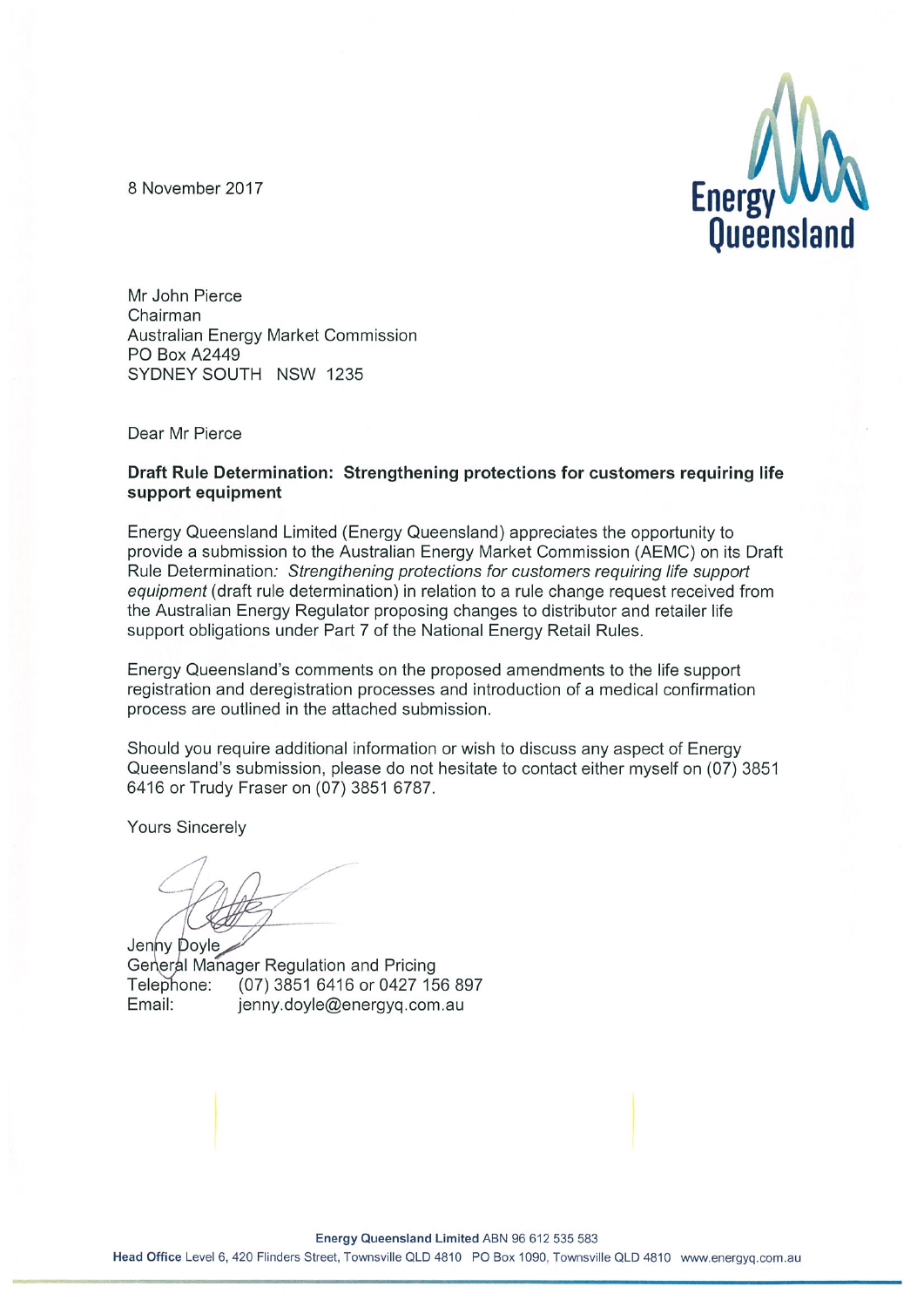# **Energy Queensland**

# **Submission to the Australian Energy Market Commission**

# **Strengthening protections for customers requiring life support equipment**

**Energy Queensland Limited** 8 November 2017

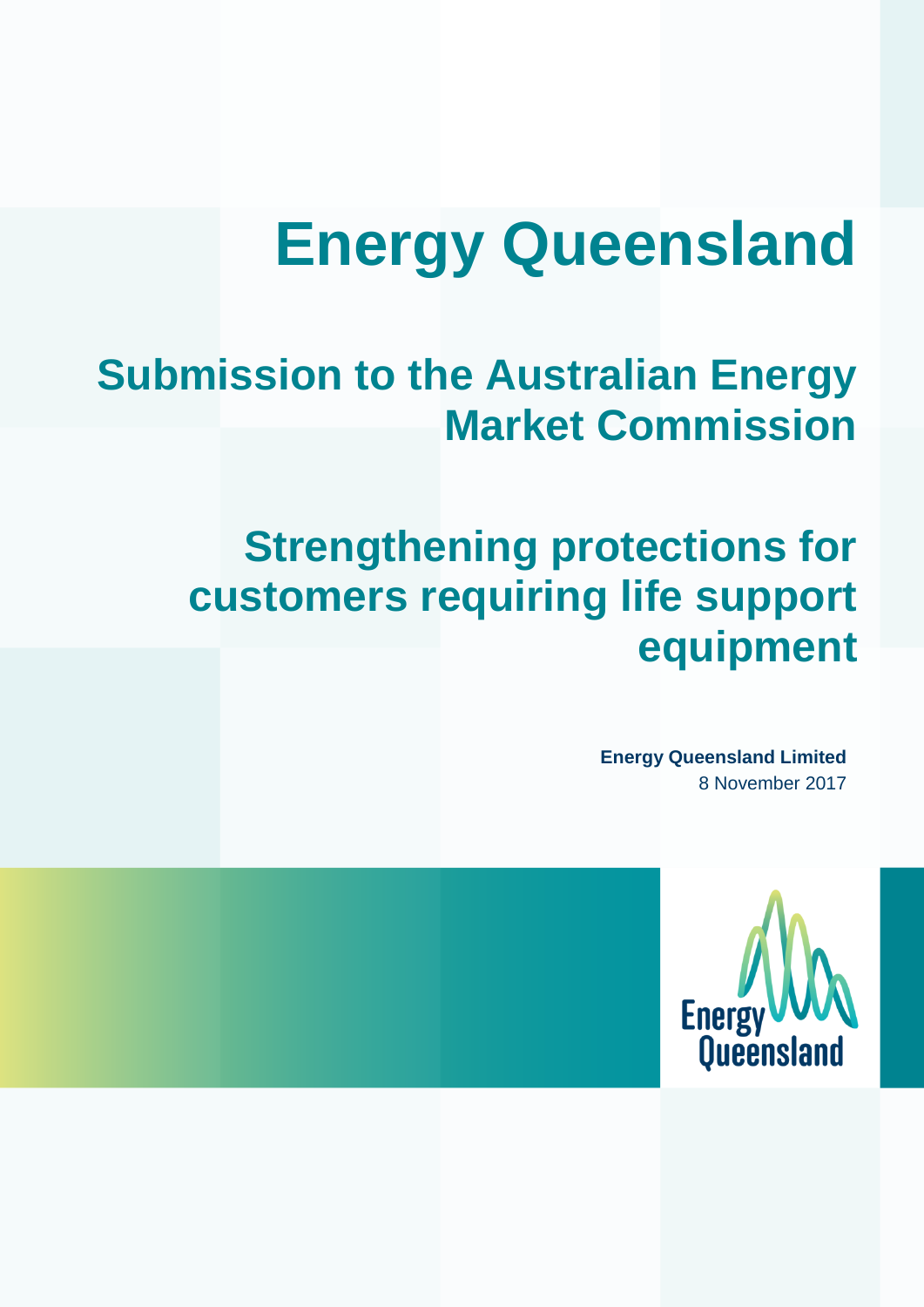#### **About Energy Queensland**

Energy Queensland Limited (Energy Queensland) is a Queensland Government Owned Corporation that operates a group of businesses providing energy services across Queensland, including:

- Distribution Network Service Providers, Energex Limited (Energex) and Ergon Energy Corporation Limited (Ergon Energy);
- a regional service delivery retailer, Ergon Energy Queensland Pty Ltd (Ergon Energy Retail); and
- affiliated contestable businesses, Metering Dynamics, Energy Impact and Ergon Energy Telecommunications.

Energy Queensland's purpose is to 'safely deliver secure, affordable and sustainable energy solutions with our communities and customers' and is focused on working across its portfolio of activities to deliver customers lower, more predictable power bills while maintaining a safe and reliable supply and a great customer experience.

Our distribution businesses, Energex and Ergon Energy, cover 1.7 million  $km^2$  and supply 37,208 GWh of energy to 2.1 million homes and businesses. Ergon Energy Retail sells electricity to 740,000 customers.

The Energy Queensland Group also includes new energy services businesses which will provide customers with greater choice and control over their energy needs and access to the next wave of innovative technologies and renewables. The energy services businesses are key to ensuring that Energy Queensland is able to meet and adapt to changes and developments in the rapidly evolving energy market.

#### **Contact details**

Energy Queensland Limited Jenny Doyle Phone: +61 (7) 3851 6416 Email: jenny.doyle@energyq.com.au

PO Box 1090, Townsville QLD 4810 Level 6, 420 Flinders Street, Townsville QLD 4810 www.energyq.com.au

Energy Queensland Limited ABN 96 612 535 583

© Energy Queensland Limited 2016

This work is copyright. Material contained in this document may be reproduced for personal, in-house or non-commercial use, without formal permission or charge, provided there is due acknowledgement of Energy Queensland Limited as the source. Requests and enquiries concerning reproduction and rights for a purpose other than personal, in-house or non-commercial use, should be addressed to the General Manager Customer Strategy and Engagement, Energy Queensland, PO Box 1090, Townsville QLD 4810.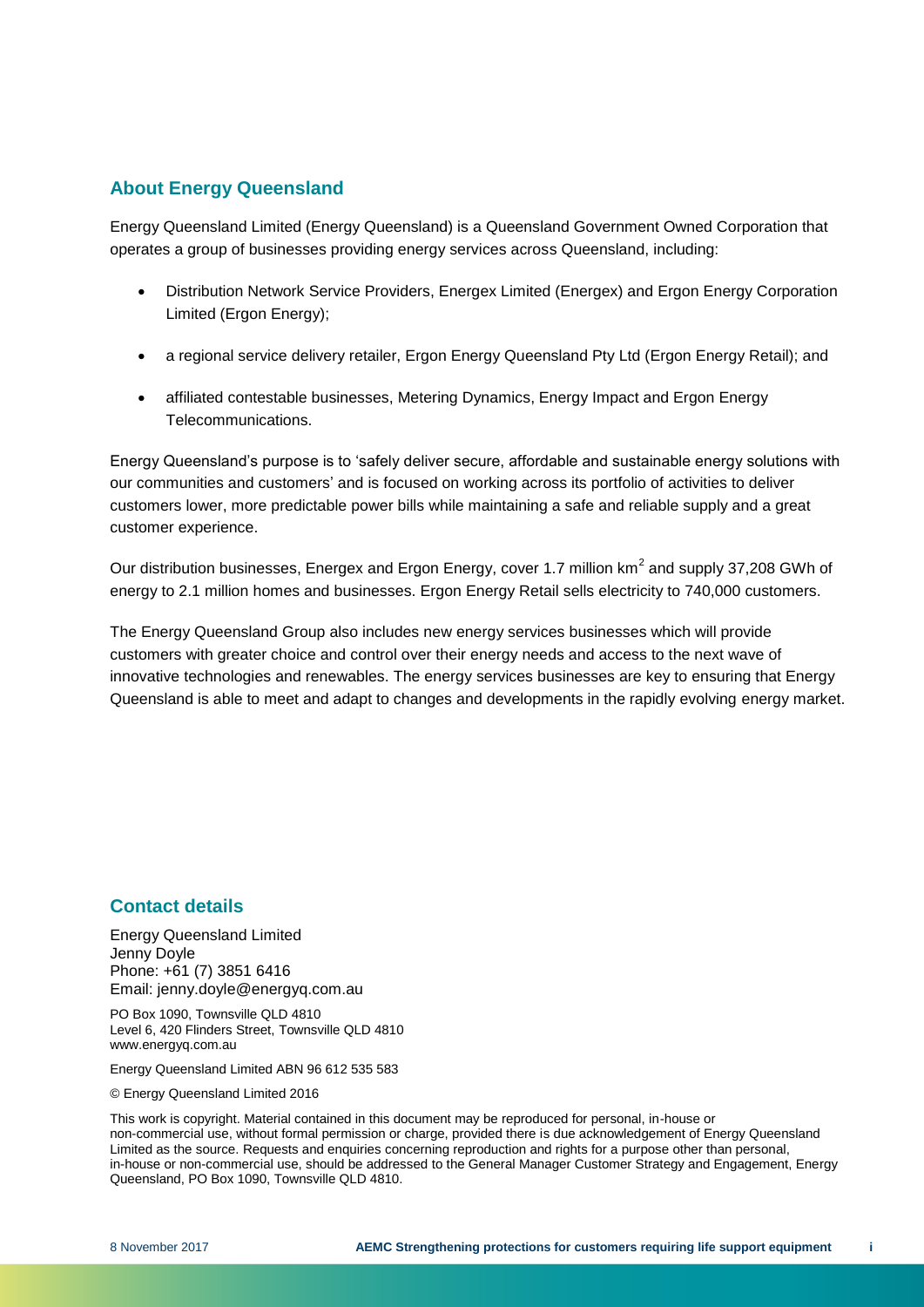# **Contents**

| $2 \left( \frac{1}{2} \right)$ |  |
|--------------------------------|--|
|                                |  |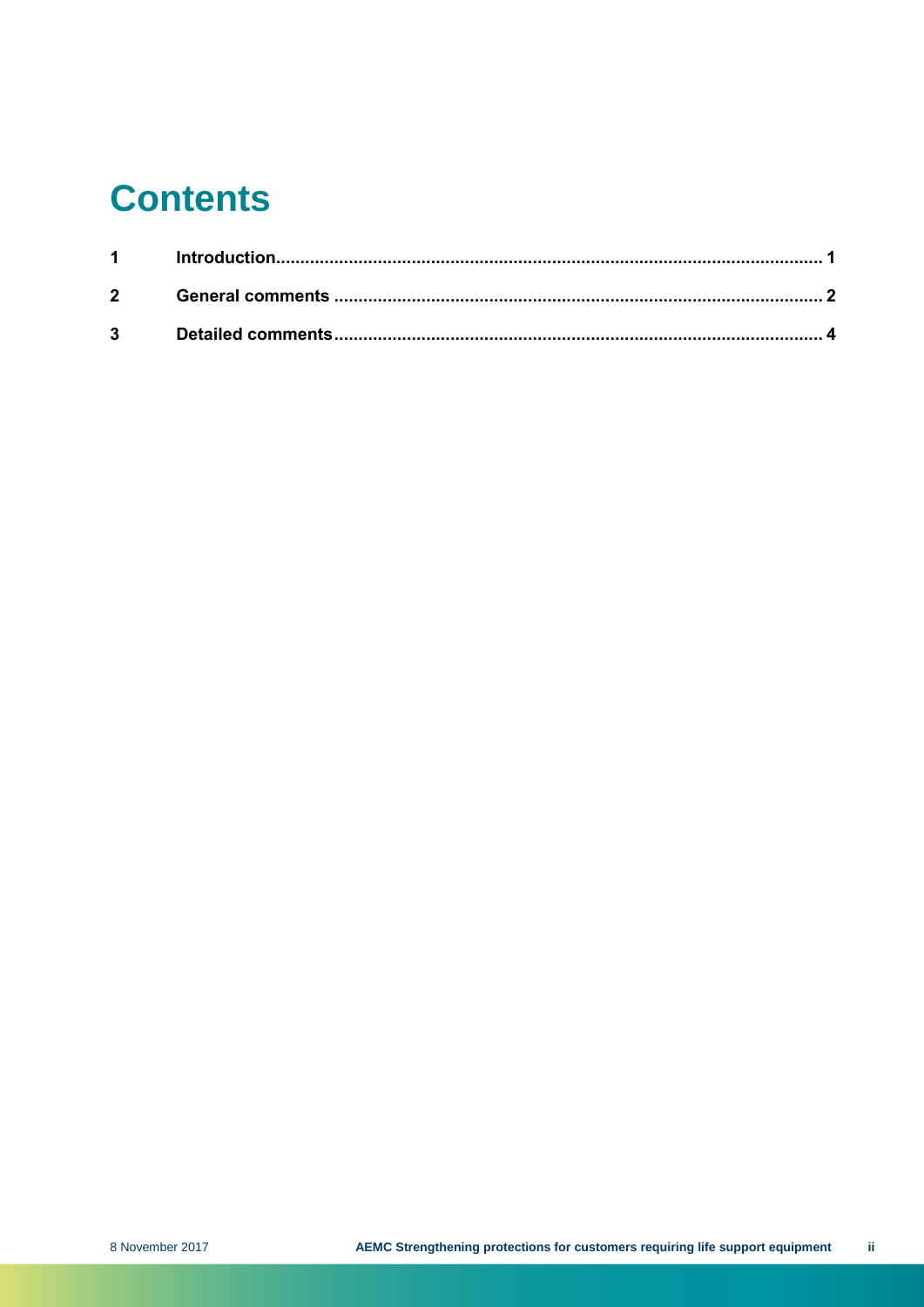# <span id="page-4-0"></span>**1 Introduction**

On 26 September 2017, the Australian Energy Market Commission (AEMC) published the *Draft Rule Determination: National Electricity Amendment (Strengthening protections for customers requiring life support equipment) Rule 2017* (draft rule determination) in relation to a rule change request received from the Australian Energy Regulator (AER). The draft rule determination proposes changes to distributor and retailer life support obligations under Part 7 of the National Energy Retail Rules (the life support rules) to 'provide better protection for life support customers, allocate responsibilities clearly and appropriately between retailers and distributors, and improve the accuracy of life support registers'.<sup>1</sup>

The draft rule determination proposes a more preferable rule that will amend the life support registration and deregistration processes and introduce a medical confirmation process. Specifically, the draft rule will:

- allow customers to receive the relevant life support protections from the time they advise their distributor or retailer that life support equipment is required until such time as they are deregistered;
- place obligations on the registration process owner to advise customers of their rights and obligations under the life support rules and follow prescribed life support confirmation and deregistration processes;
- enable either the distributor or retailer to initiate the deregistration process when informed by a customer that life support equipment is no longer required; and
- enable the non-registration process owner to deregister a customer when the registration process owner deregisters a customer as a result of medical confirmation not being provided.<sup>2</sup>

The AEMC has requested that interested parties make submission on the consultation paper by 8 November 2017. Energy Queensland's comments are provided in Sections 2 and 3. We are available to discuss this submission or provide further detail regarding the issues raised.

l

<sup>&</sup>lt;sup>1</sup> AEMC, *Draft Rule Determination*: *National Energy Retail Amendment (Strengthening protections for customers requiring life support equipment) Rule 2017*, 26 September 2017, p. 1. 2 Ibid, p. 1/2.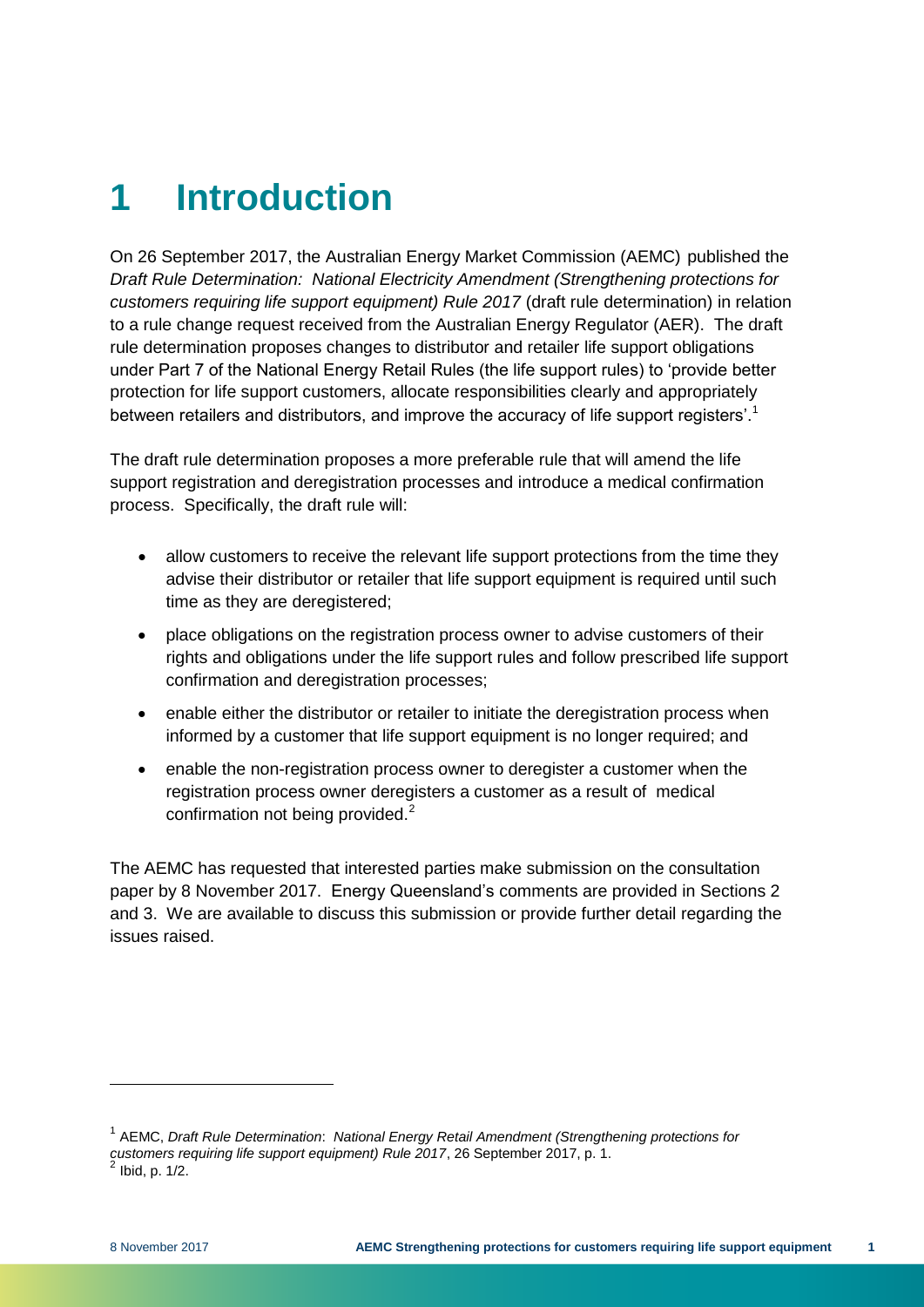# <span id="page-5-0"></span>**2 General comments**

Energy Queensland takes its obligations with respect to life support customers very seriously and is therefore supportive of changes to the life support rules that strengthen protections for those customers. However, while proposed changes to the current rules around the registration and deregistration of life support premises are welcomed, Energy Queensland is concerned that the draft rule determination does not fully address issues regarding the ongoing accuracy and growth in size of life support registers.

As evidenced in the AEMC's draft rule determination, the growth in the numbers of premises registered as requiring life support equipment and the inaccuracy of life support registers is a key concern for the national electricity market.<sup>3</sup> In Energy Queensland's view, important consumer protections, such as those relating to customers with life support equipment, should be:

- targeted to customers who are legitimately at risk in the event of a temporary, unexpected loss of power supply; and
- supported by robust processes that minimise any unnecessary operational and administrative burden which may lead to increased electricity prices.

Although Energy Queensland notes that a review of the definition of life support equipment is out of scope of this rule change, further consideration of the following is recommended:

- mandatory deregistration where a customer advises either the distributor or retailer that life support equipment is no longer required or does not provide medical confirmation to the registration process owner within the prescribed timeframe; and
- a requirement for the periodic renewal of life support registration, e.g. a bi-ennial renewal process.

Measures such as these would assist in maintaining the validity of life support registrations and minimise compliance costs.

There are also potential B2B issues associated with the draft rule which would require the B2B processes and participant systems to be upgraded to accommodate additional fields and facilitate distributor-initiated customer details notifications. If changes to processes

l

<sup>3</sup> AEMC, *Draft rule determination*, p. 21.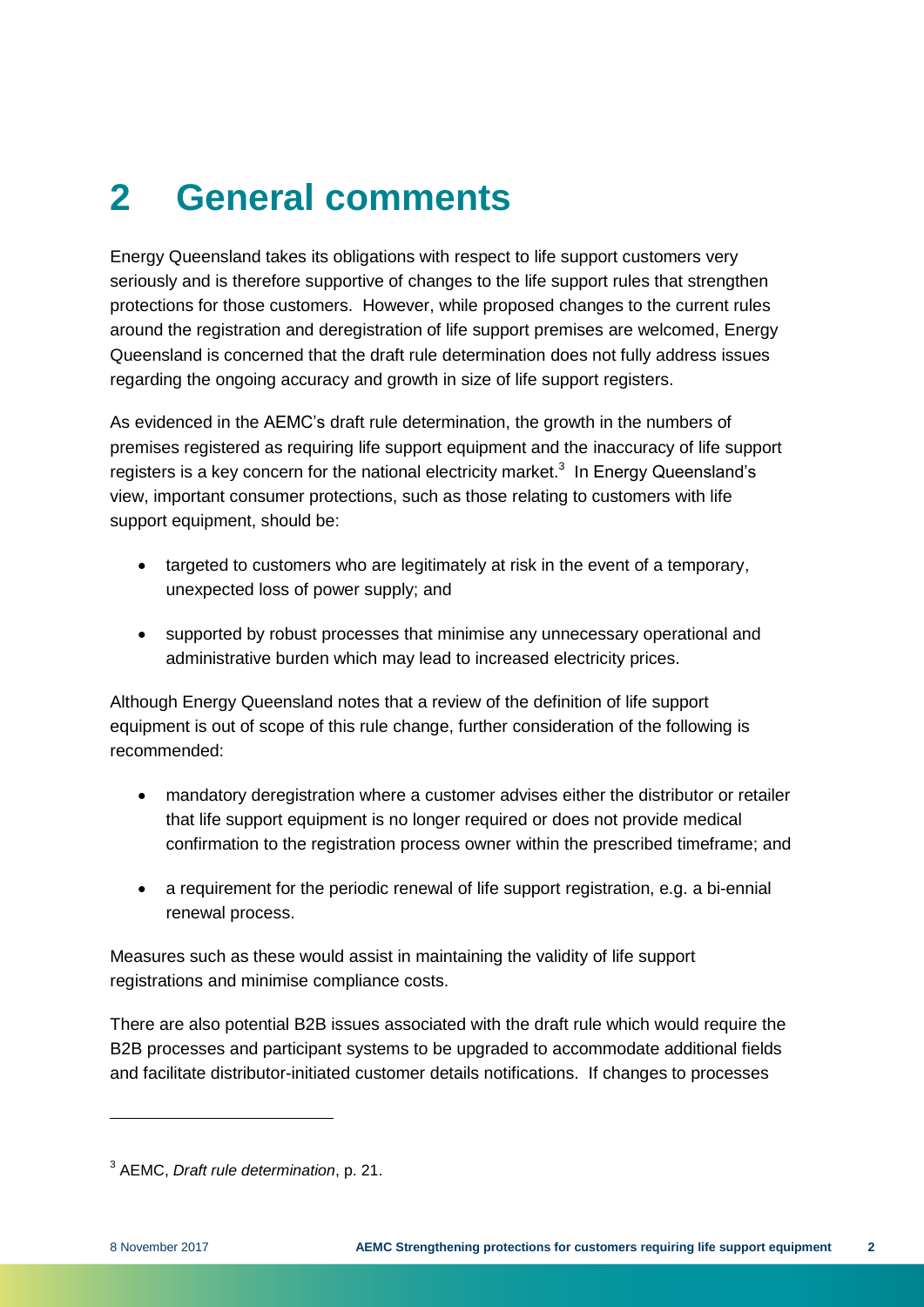and systems are required, the proposed six month timeframe for implementation of the final rule will not be adequate. Any requirement to implement additional manual processes as an interim measure will have cost implications for participants.

Further detailed comments on the draft rule are provided in section 3.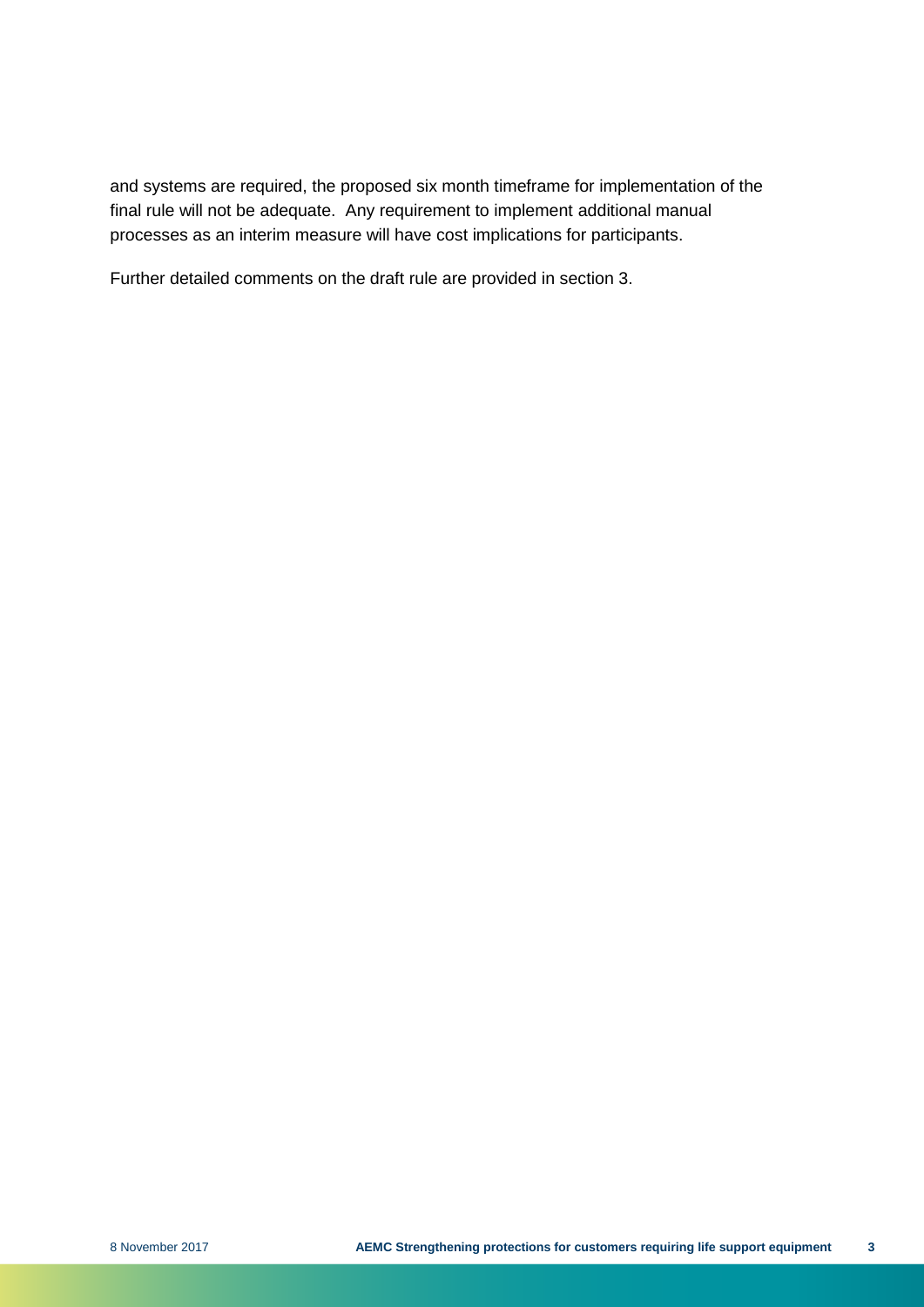### **3 Detailed comments**

<span id="page-7-0"></span>

| <b>Draft Rule</b>                               | <b>Energy Queensland Comment</b>                                                                                                                                                                                                                                                                                                                                                                                                                                                                                                                                                                                            |
|-------------------------------------------------|-----------------------------------------------------------------------------------------------------------------------------------------------------------------------------------------------------------------------------------------------------------------------------------------------------------------------------------------------------------------------------------------------------------------------------------------------------------------------------------------------------------------------------------------------------------------------------------------------------------------------------|
| General drafting                                | It is noted that the use of italics for defined terms has not been applied consistently<br>throughout the draft rule and will require amendment in the final rule.                                                                                                                                                                                                                                                                                                                                                                                                                                                          |
| Rule 124 Registration of life support equipment | New rules $124(1)(b)(vi)$ and $124(3)(b)(vi)$ would require the registration process owner (i.e.<br>the retailer or distributor contacted by the customer) to provide the customer with an<br>emergency telephone contact number for both the distributor and retailer. These new rules<br>amend the current requirement for the retailer or distributor to provide an emergency<br>telephone contact number for the distributor only at the time the customer's premises is<br>registered as having life support equipment.                                                                                                |
|                                                 | Energy Queensland considers that it is critical that life support customers should always<br>contact the distributor in the first instance when they experience an unexpected loss of<br>power supply. An obligation to provide the retailer's emergency telephone contact number<br>would, in our view, result in confusion for the life support customer about who they should<br>contact in an emergency situation and therefore potentially place the customer's safety at<br>risk. If there is a need for the life support customer to contact their retailer, the distributor<br>can advise the customer accordingly. |
|                                                 | Energy Queensland therefore recommends that the current requirement to provide the<br>distributor emergency telephone contact number only should remain in place.                                                                                                                                                                                                                                                                                                                                                                                                                                                           |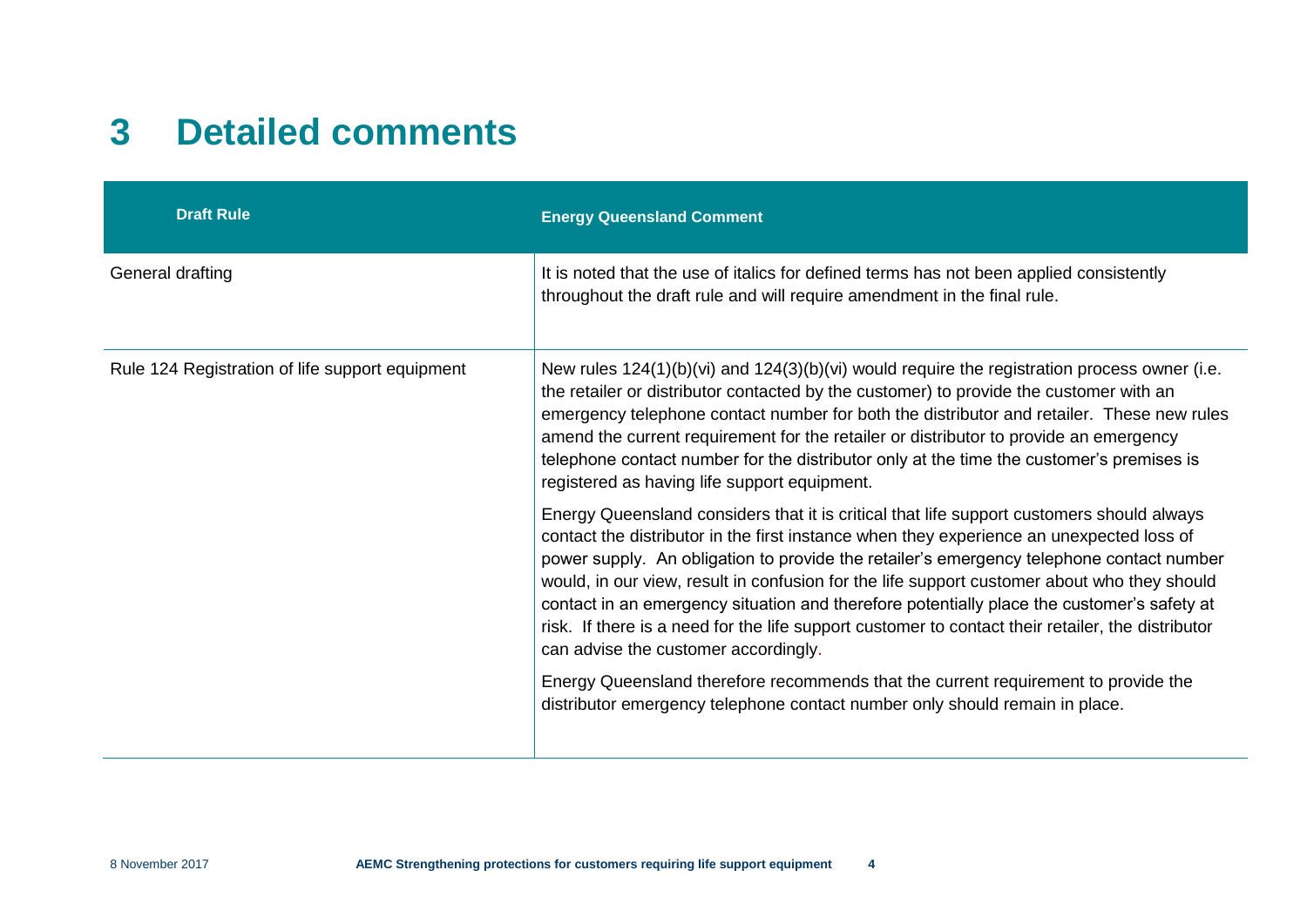| <b>Draft Rule</b>                                                         | <b>Energy Queensland Comment</b>                                                                                                                                                                                                                                                                                                                                                                                                                                                                                                                                                                                                                                               |
|---------------------------------------------------------------------------|--------------------------------------------------------------------------------------------------------------------------------------------------------------------------------------------------------------------------------------------------------------------------------------------------------------------------------------------------------------------------------------------------------------------------------------------------------------------------------------------------------------------------------------------------------------------------------------------------------------------------------------------------------------------------------|
| Rule 124A Confirmation of premises as requiring life<br>support equipment | Energy Queensland is concerned that there is nothing in the draft rule to prevent customers<br>from repeatedly recommencing the registration process (and receiving life support<br>protections) without ever providing medical confirmation. Consequently, consideration<br>should be given to either:                                                                                                                                                                                                                                                                                                                                                                        |
|                                                                           | limiting the number of times the registration process can be re-initiated without<br>$\bullet$<br>receipt of medical confirmation; or                                                                                                                                                                                                                                                                                                                                                                                                                                                                                                                                          |
|                                                                           | providing for a shortened registration process for customers who have previously<br>$\bullet$<br>registered and been deregistered due to failure to provide a medical certificate.                                                                                                                                                                                                                                                                                                                                                                                                                                                                                             |
|                                                                           | We also note that the draft rule provides for the customer to be provided with 'at least one<br>extension of time to return the medical confirmation form'. In order to ensure the<br>confirmation process is not prolonged indefinitely, Energy Queensland considers that this<br>rule should be amended to provide only one extension of time within which to return the<br>medical confirmation form.                                                                                                                                                                                                                                                                       |
| Rule 125 Deregistration of premises                                       | Energy Queensland has a number of concerns with respect to the proposed deregistration<br>process as follows:                                                                                                                                                                                                                                                                                                                                                                                                                                                                                                                                                                  |
|                                                                           | New rule 125(2) provides retailers and distributors with five business days to notify<br>$\bullet$<br>the other party that a customer's premises has been deregistered. However, as<br>retailer and distributor obligations in rule 124B cease to apply once a premises has<br>been deregistered (new rule 125(3)), we consider five business days is an<br>unnecessarily long timeframe within which to advise the other party of the<br>deregistration. We therefore recommend that deregistration notification should be<br>provided 'promptly'. This timeframe is also consistent with the requirement to<br>promptly notify the other party of life support registration. |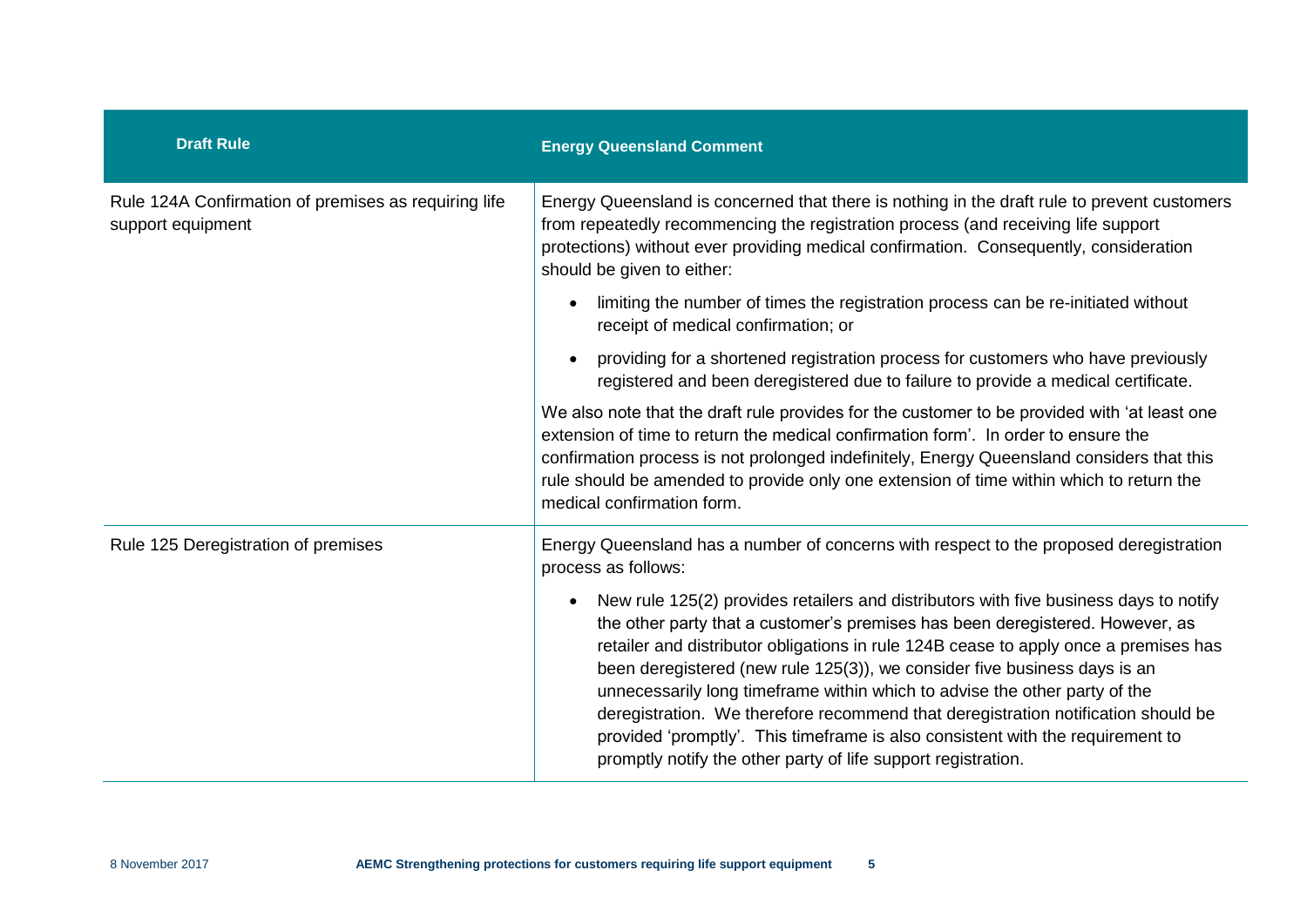| <b>Draft Rule</b> | <b>Energy Queensland Comment</b>                                                                                                                                                                                                                                                                                                                                                                                                                                                                                                                                                                                         |
|-------------------|--------------------------------------------------------------------------------------------------------------------------------------------------------------------------------------------------------------------------------------------------------------------------------------------------------------------------------------------------------------------------------------------------------------------------------------------------------------------------------------------------------------------------------------------------------------------------------------------------------------------------|
|                   | New rules 125(4)(c) and 125(5)(c) require the retailer or distributor to provide the<br>customer with a deregistration notice no less than '15 days' from the date of issue of<br>the second confirmation reminder notice. We recommend that these rules should be<br>amended to read '15 business days' to ensure consistency with other life support<br>process timelines.                                                                                                                                                                                                                                             |
|                   | New rules 125(4) and (5) deal with deregistration where the customer does not<br>provide medical confirmation to the registration process owner. In order to assist in<br>keeping life support registers up-to-date, Energy Queensland considers that the<br>words 'may deregister' in these new rules should be amended to 'must deregister'.                                                                                                                                                                                                                                                                           |
|                   | New rules 125(7)(a) and 125(8)(a) require the retailer or distributor to provide the<br>other party with a copy of the deregistration notice sent to the customer within five<br>business days. However, we consider that the registration process owner should be<br>responsible for retaining a copy of the deregistration notice and that requiring both<br>parties to hold a copy is unnecessary duplication of administrative effort. In our view,<br>the other party should only require notification of the date of deregistration and the<br>ability to request a copy of the deregistration notice if required. |
|                   | New rules 125(9) and (10) deal with deregistration where the customer advises that<br>there has been a change in circumstances which means that life support equipment<br>is no longer required. Energy Queensland considers that these new rules are overly-<br>complex and unnecessarily duplicative. Specific concerns regarding the drafting of<br>these rules are as follows:                                                                                                                                                                                                                                       |
|                   | Subrules 125(9)(a) and 125(10)(a) require the party advised by the customer<br>to inform the other party that advice has been received from the customer                                                                                                                                                                                                                                                                                                                                                                                                                                                                 |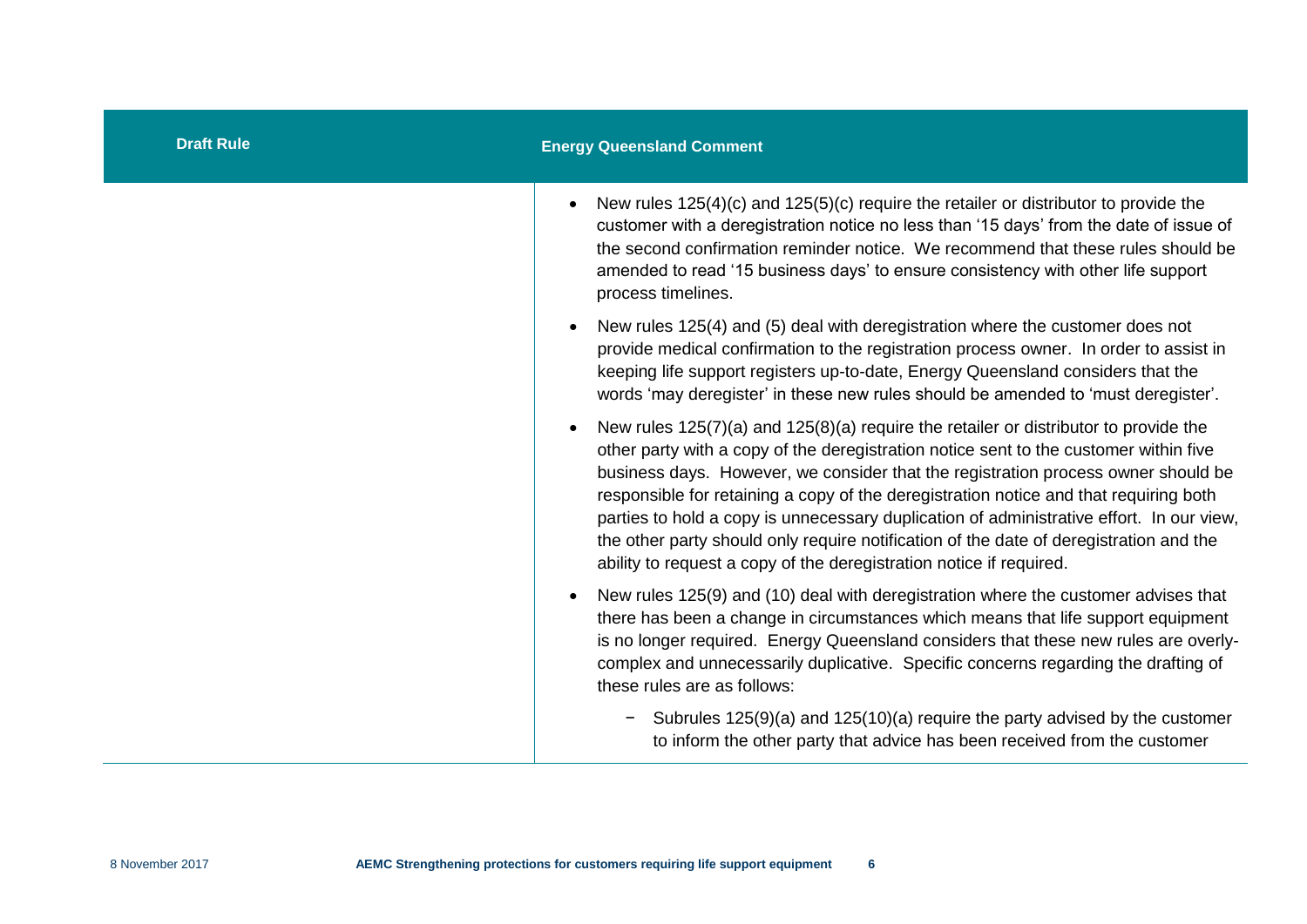| <b>Draft Rule</b> | <b>Energy Queensland Comment</b>                                                                                                                                                                                                                                                                                                                                                                                                                                                                                      |
|-------------------|-----------------------------------------------------------------------------------------------------------------------------------------------------------------------------------------------------------------------------------------------------------------------------------------------------------------------------------------------------------------------------------------------------------------------------------------------------------------------------------------------------------------------|
|                   | that life support registration is no longer required within five business days.<br>Energex and Ergon Energy consider that this obligation is unnecessary and<br>that it is sufficient for the other party to be notified of the date of<br>deregistration.                                                                                                                                                                                                                                                            |
|                   | Subrules 125(9)(b) and 125(10)(b) require the party advised by the customer<br>$\overline{\phantom{0}}$<br>that life support registration is no longer required to take reasonable steps to<br>verify the advice with the customer within three business days. Subrules<br>$125(11)(a)$ and $125(12)(a)$ require the other party to follow a similar process.<br>We consider that these requirements:                                                                                                                 |
|                   | are an unnecessary duplication of effort; and<br>٠                                                                                                                                                                                                                                                                                                                                                                                                                                                                    |
|                   | will result in multiple conversations with the customer before<br>٠<br>deregistration can be finalised which, depending on the<br>circumstances, may cause distress for some customers.                                                                                                                                                                                                                                                                                                                               |
|                   | In our view, we do not believe there is any need to contact the customer to<br>verify their advice that life support registration is no longer required. While we<br>understand there may be a risk in deregistering customers who do not<br>provide medical confirmation within the prescribed timeframe, we do not<br>believe there to be a similar risk associated with deregistering a premise<br>when the customer has advised the distributor or retailer that life support<br>equipment is no longer required. |
|                   | Similarly, in order to assist in keeping life support registers accurate and up-<br>to-date, Energy Queensland considers that the word 'may' in new rules<br>125(9)(c) and 10(c) should be amended to 'must'.                                                                                                                                                                                                                                                                                                         |